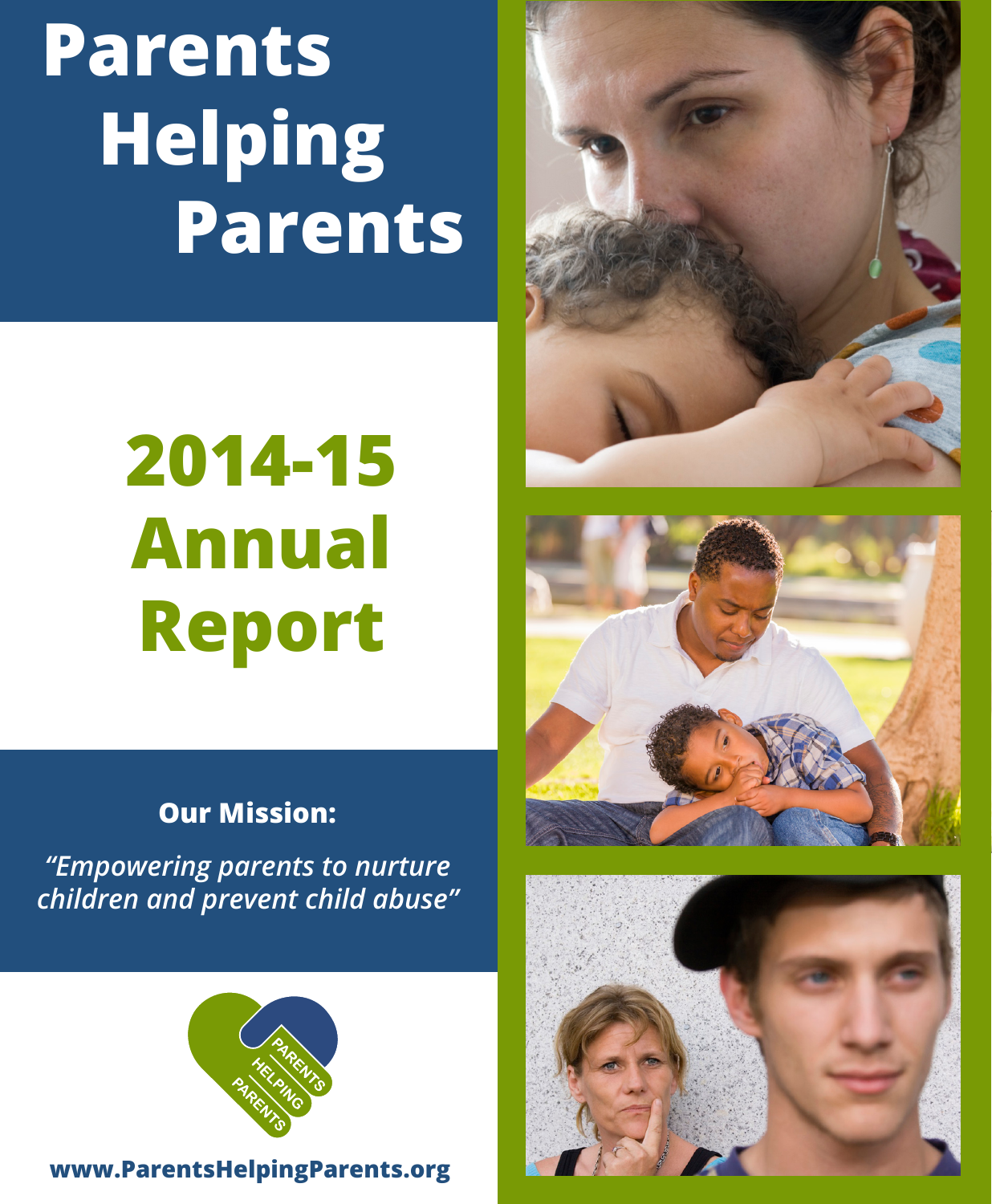#### **Board of Directors**

Debbie S., *President*  Lillian A., *Vice-President* Piro Sassa, *Treasurer*  Lisa W., *Secretary/Clerk* 

Jennifer Davis Stacey F. Carol Izen Stewart lester

Margie Lipshutz Toni R. Mia S. Thom S.

Marcia W.

#### **Emeritus Members**

Michael Turner (1925 - 2015)

#### **Staff**

Randall Block Lee Colello

Michael Freilich Rita Higgins

Lalita Nakarmi Claudia Vigil

#### **Parent Support Group Facilitators and Parent Leaders**

Maria Arana Lori Aronivitz Tony B. Richard Bail Kim Baldasaro Randy Block Sarah Brinley Tammy Cagle Joe Capobianco Ann Carroll Anne Chudnofsky Nancy Connolly Matthew Coughlin Sarah Cunningham Rachaelle Deamato Tracey Delmonico Brenda Douglas Eve Eisman Stacey F. Neil Gladstone Ann Glick Roberta Goganian Hicela Gonzalez Beth Greenawalt Regina Grier Lourdes H. Sherman Hart Rita Higgins Miranda Hill Janet James

Liz Kane Alyson Kennedy Margie Klayman Andy Knight Jennifer L. Luz Labo Richard Magan Janet Mock Harriet Noyes Kathy Parkinson Nancy Peace Haley Penny Mara Pentlarge Mary Piltch Sebastian Putzeys Drew Ritter Toni R. Debbie S. Mia S. Luzdary Sarri Shelley Schaefer Carmen Schumann Ivette Thomson Carrie Toon Lisa W. Mike W. Anita W. Sandra Wade Rachel Wurtman

#### **Parental Stress Line Counselors**

Ann Aubin Alana Barlia Rebecca Birkholz Sophie Bell Sharon Brecher Alexandra Booth Bernadette Bullistrum Linda Carbone Maitreyi Choski Jean Conlin Jean Cook

Ellen Crystal Abby D'Angelo Ellie Edraos Ruth Ehrlich Ami Gordon Jackie Gray Willie Mae Hanson Miranda Hill Carol Izen Julia Katzman Lauren Korn

Bela Labovitch Rosemary Levy Angelo Lombardo Robin Maltz Stephanie Messina Laura Munier Kathy Parkinson Sarah Parkinson Haley Penny Mary Piltch Hailee Reeves

Diane Reid Drew Ritter Jessica Roffe Bob Sage Colleen Smaldone Britannie Wilson Rachel Wurtman Deryal Yuksel

#### **Child Care, Professional, and Administrative Volunteers**

Rose Charrier Mary Hatvany Rose Hurwitz Carol Izen

Alan Jones Margie Lipshutz Colleen Mahoney Allison Miracco

Saurav Nakarmi Pam Robinson Mia S. Thom S.

Barbara Siegel Anita Spendora Carrie Toon Marcia W.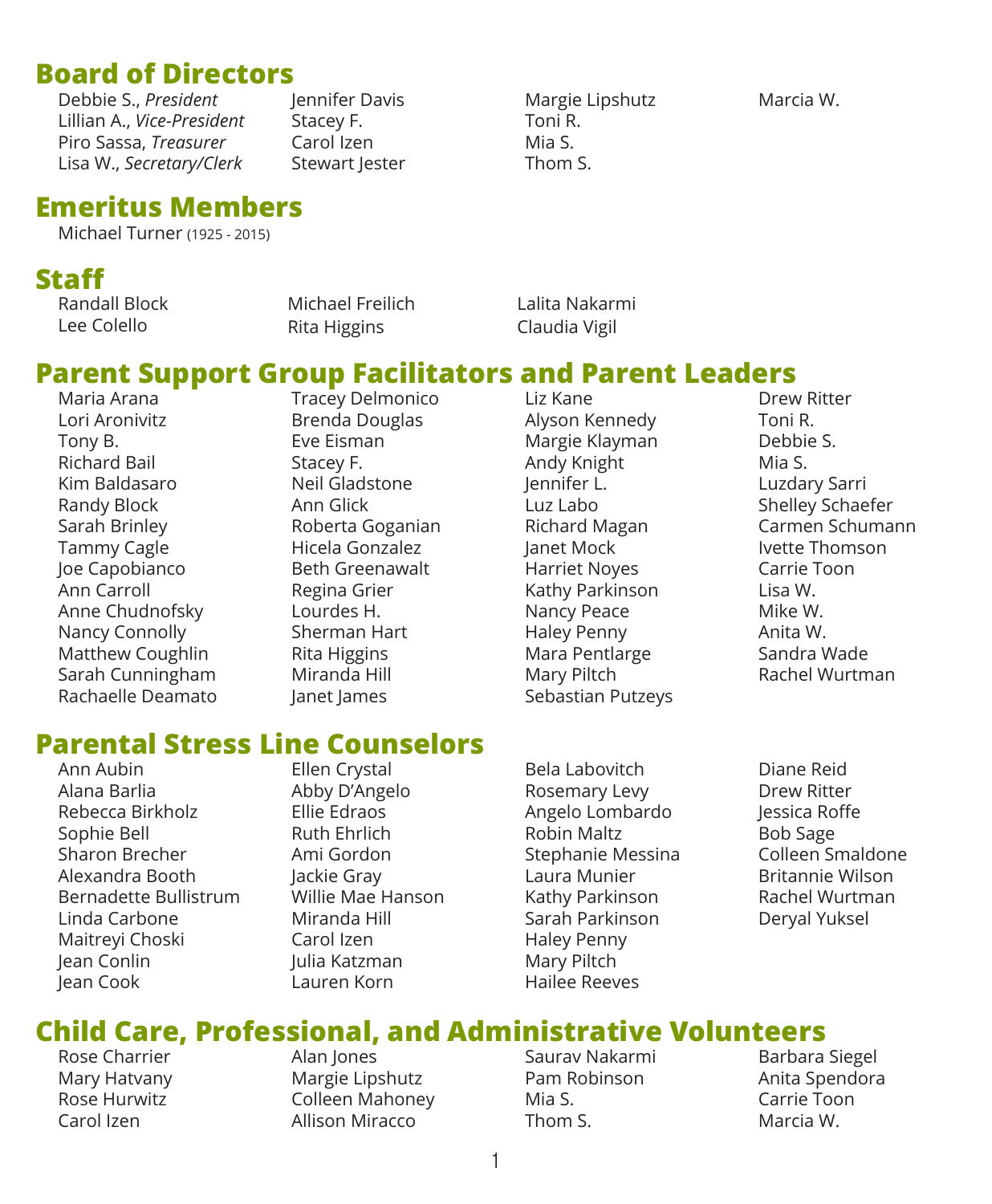### **Dear Friends of PHP**,

In my letter last year I told you about the four prison groups we had started at the Bristol County and Suffolk County Houses of Correction. One year later this program has doubled in size. We now have a total of nine prison groups in Essex, Middlesex, and Norfolk counties as well as Suffolk and Bristol. In fact, if current trends continue, in 2015 we will have more parents attending PHP prison groups than attending community-based groups.

The prison group program has grown rapidly for several reasons but perhaps the most important is that the inmates – men and women – seem to get a lot out of it. Word spreads quickly in prison if there is something worthwhile doing. That seems to have happened with our groups.

I want to tell you about a conversation that happened recently in a prison group that illustrates how effective it can be.

One frequent concern especially among fathers is what to tell their children about where they are. Most fathers want to protect their children. Prison is a scary place in movies and television and they don't want their children to worry about them. But fathers readily admit that lying to their children bothers them.

In a recent group, a member, I'll call him Lloyd, raised this very question. He had been in prison only two weeks and his eight year old son still thought he was on a trip. He was torn about what to do.

Another dad, I'll call him John, had just joined the group and he said "Let me tell you what happened to me." When John was 8 and his cousin was 9, their fathers were both sent to prison for 5 and 10 years respectively. His father didn't tell him anything. For a year John thought his father was dead. Then he overheard someone talking about his father in jail. John was angry with everyone for not telling him the truth. When his father got out and tried to reconnect with him, John wanted nothing to do with him. He still doesn't.

John's cousin had a different experience. His father told him where he was. Ten years later when he was released, they reconnected and they are still good friends. Lloyd thanked John for the story and said it made his decision easy. They gave each other a fist bump.

The effectiveness of peer support never ceases to amaze me.

Sincerely,

Randoll Block

Randall Block Executive Director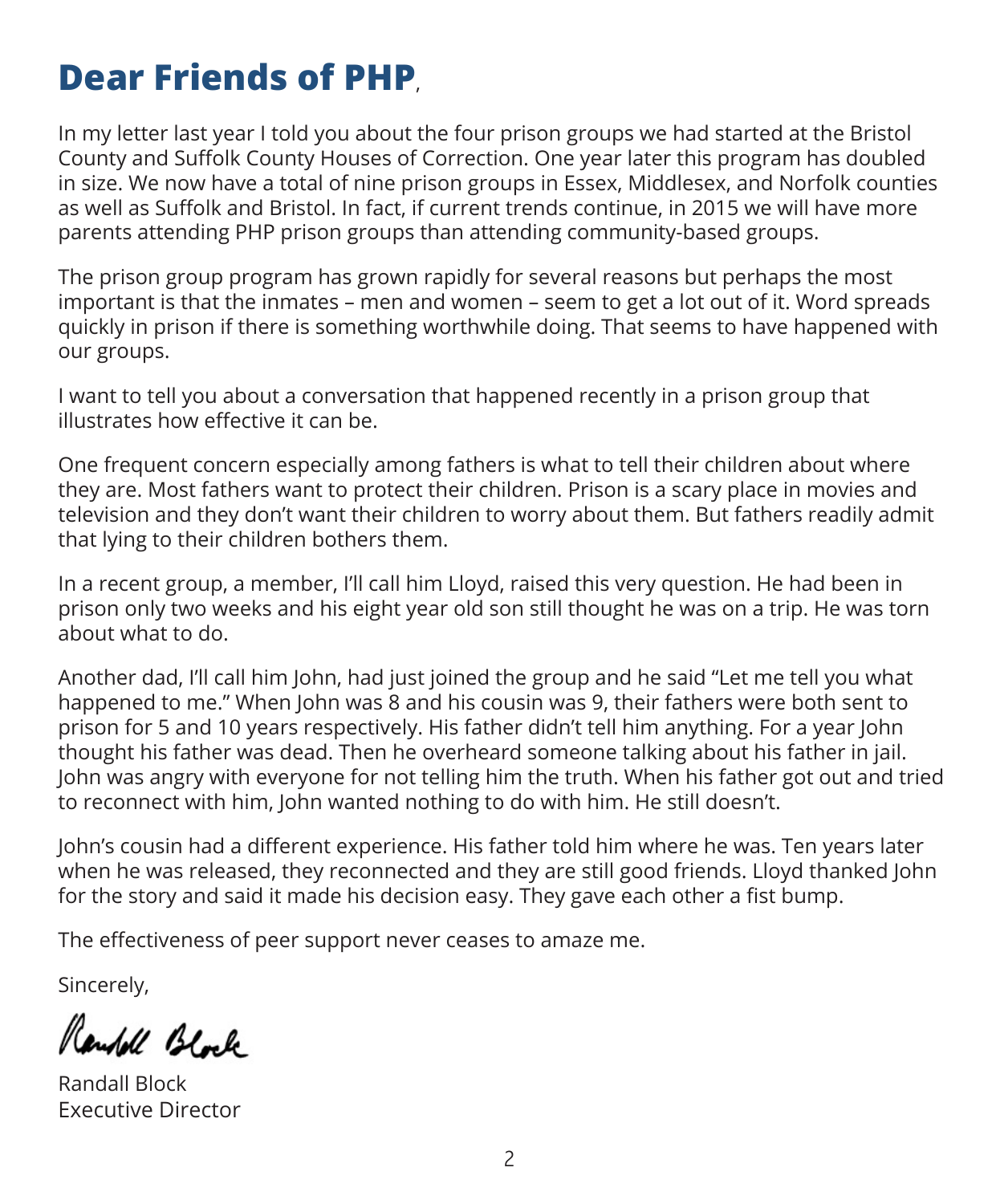### **Parent Support Groups**

PHP parent support groups create a safe place for parents to talk about the challenges they face raising their children. Groups are co-led by trained facilitators and parent leaders. Parents share their difficulties and successes and learn from each other. All PHP groups are confidential, anonymous, and free.

In CY 2014, PHP offered 19 community-based groups, 5 prison-based groups, and 1 shelter-based group.



**Number of Parents Attending a Group**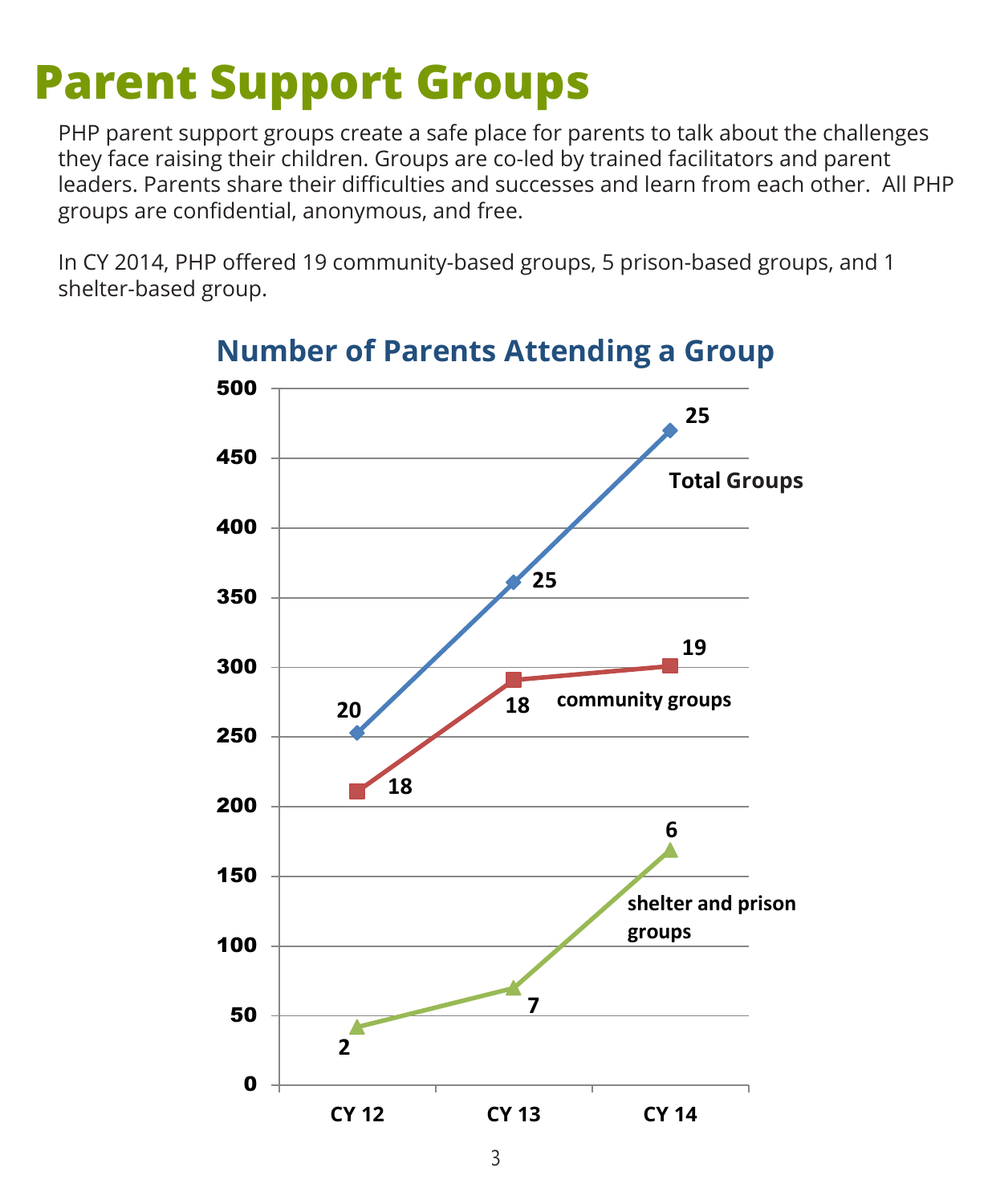## **Who Comes to PHP Groups?**

|                                          | Prison and Shelter<br>Groups | Community<br>Groups | <b>TOTAL</b> |
|------------------------------------------|------------------------------|---------------------|--------------|
| Women                                    | 52%                          | 80%                 | 66%          |
| Single parents                           | 95%                          | 71%                 | 83%          |
| Annual Income < \$20,000                 | 43%                          | 78%                 | 70%          |
|                                          |                              |                     |              |
| Open DCF cases                           | 11%                          | 48%                 | 29%          |
| Child received mental health services    | 63%                          | 43%                 | 48%          |
| Child received Special Ed or El services | 13%                          | 35%                 | 30%          |
|                                          |                              |                     |              |
| Parent was abused as a child             | 31%                          | 46%                 | 42%          |
| Child was abused or neglected            | $100\%*$                     | 28%                 | 45%          |

\* Neglect due to incarceration of parent

## **Problems Parents Want to Change:**

| Feeling alone     | 75%  | Divorce/separation | 38% |
|-------------------|------|--------------------|-----|
| Parent's behavior | 65%  | Drugs/alcohol      | 25% |
| Child's behavior  | .56% |                    |     |

### **Impact of Group:**

| "I can talk about what makes me angry" |                  |                    |
|----------------------------------------|------------------|--------------------|
| Before group: 45%                      | After group: 86% | Improvement: +41%  |
| "I know how to control my emotions"    |                  |                    |
| Before group: 44%                      | After group: 95% | Improvement: +51%  |
| "I can ask for help when I need it"    |                  |                    |
| Before group: 53%                      | After group: 85% | Improvement: + 32% |
|                                        |                  |                    |

### **99% would recommend PHP to other parents**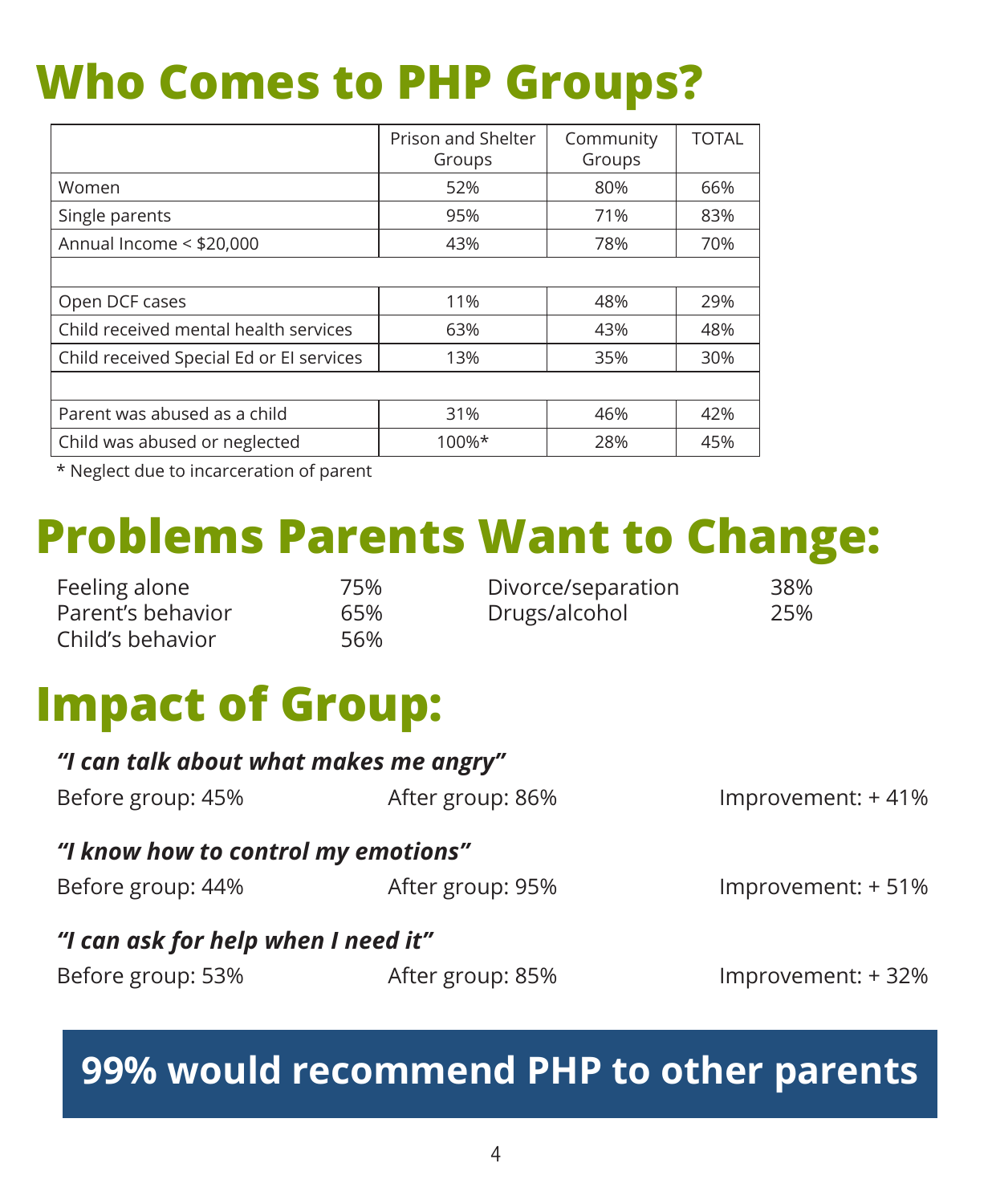### **Parent Support Groups and Collaborating Partners:**

Every PHP support group has a collaborating partner that provides meeting space and publicizes the group in their community. Our groups would not exist without our community partners. Thank you.

**Bristol County House of Corrections**  Sheriff's Office

**Brockton** Community Connections

**Dorchester** Family Nurturing Center

**Essex County Women in Transition (WIT)** Sheriff's Office

**Framingham** Early Childhood Alliance Framingham Housing Authority

**Harvard** St. Theresa's Church

**Hopkinton** Serenity House

**Lawrence** Family Resource Center

**Leominster** Families & Communities Together

**Lowell - day** NFI Family Resource Center

**Lowell - evening** Community Teamwork

**Lynn** Community Connections

**Malden** Malden YMCA

**Medford** Heading Home

**New Bedford**  Family Resource Ctr.

**Newton** Newton Partnership

**Norwalk County House of Corrections** Sheriff's Office

**Quincy** BSCS Family Resource Center

**"**

**Randolph** Randolph Community Middle School

**Roxbury** *English and Spanish* JP-Roxbury Family Resource Center

**Salem** North Shore Children's Hospital

**Springfield** Square 1

**Suffolk County House of Corrections** Sheriff's Office

**Walpole** Walpole Public Library

**Waltham** Lemberg Children's Ctr.

**"**

**Worcester** Guild of St. Agnes

*If you want to fix your kids, fix yourself first.* - a PHP Parent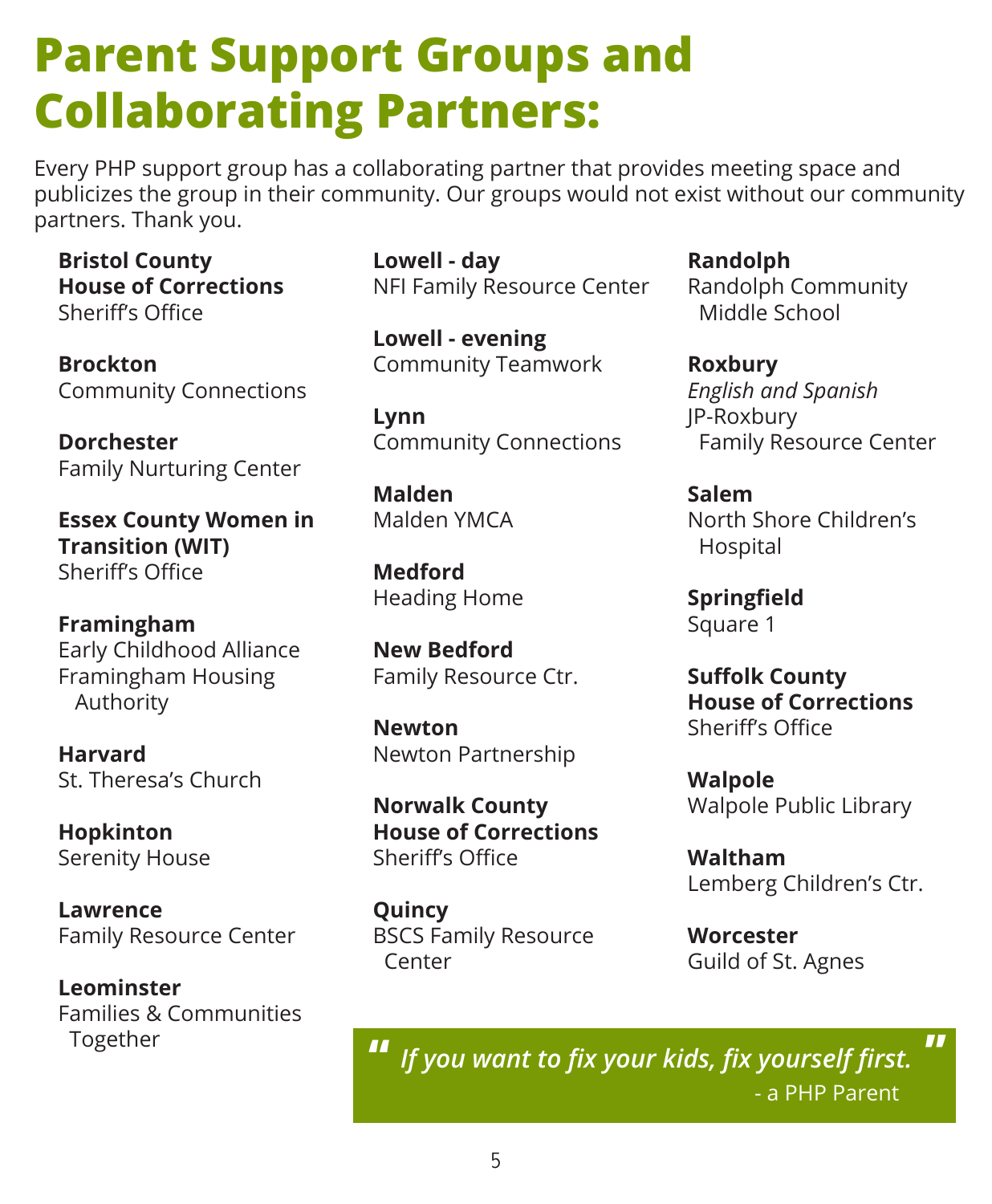#### **Parental Stress Line** dess line

The Parental Stress Line offers support, empathy, information, and crisis intervention support to parents and caregivers. In each call, trained volunteer counselors use a reflective listening model to support the caller's emotional needs and ask open-ended questions to empower the caller to develop their own plan of action. Rather than providing callers with advice, we assist them in thinking through the steps that will help them move toward their identified goal.



**The best part of volunteering on the Parental Stress Line** *Hic best part of volunteering on the rarental stress Ellie*<br>is how it helps me put things in perspective. By helping  $\mu$  beginning the perspective. By neight others, I remember the important things in life. **" "**

- Parental Stress Line Volunteer <sub>- 1</sub>

#### Parent was satisfied or very satisfied with call. 88% **Impact of PSL Call**

*How upset was the caller?* At beginning of call 66% At end of call 12% Improvement +54%

### **88% of parents are satisfied or very satisfied with the call and 73% planned to take at least one positive action.**

#### **Number of Parental Stress Line Calls**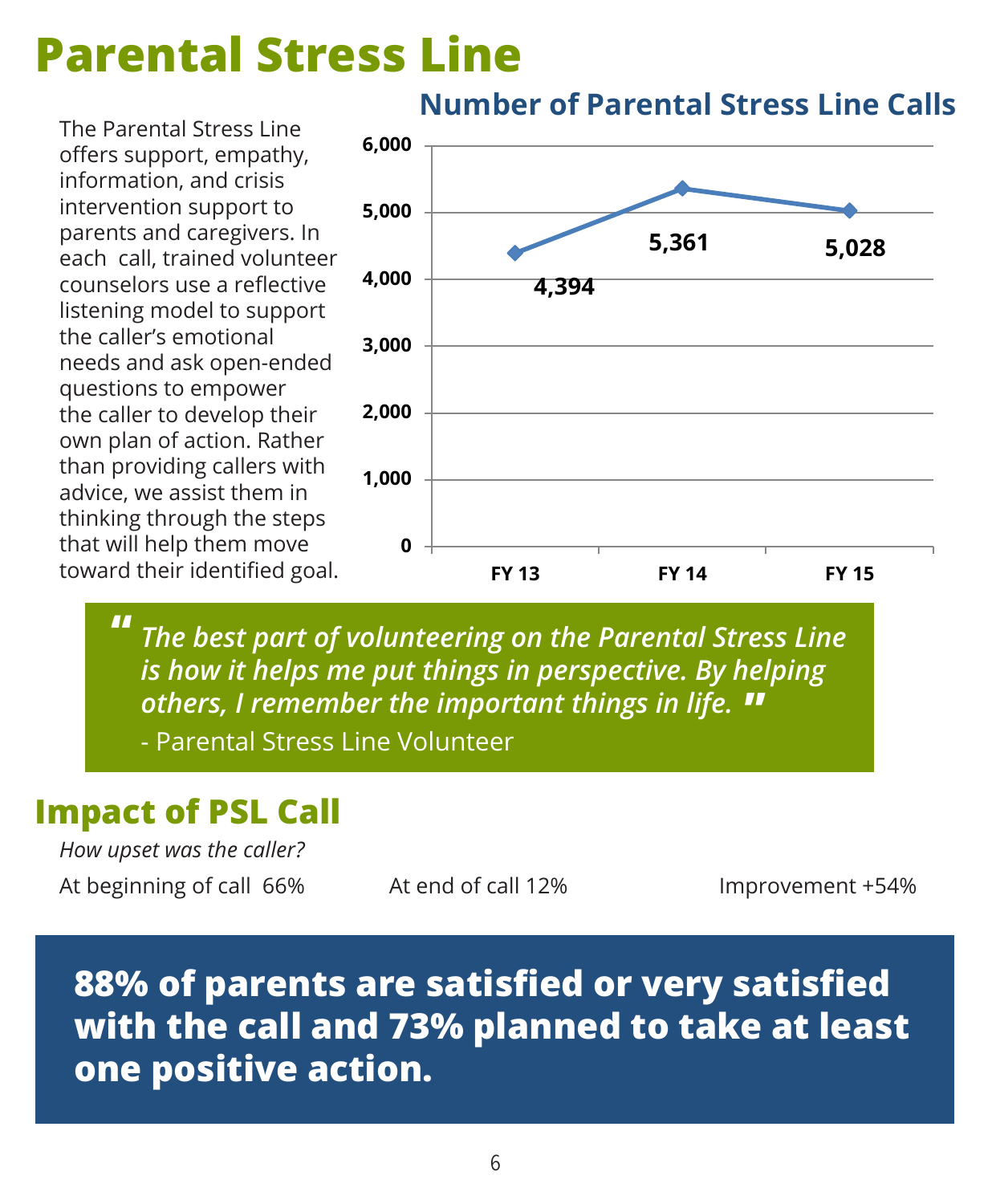## **Publications and Outreach Material**

"You Are Not Alone: An Empowering Guide for Parents Whose Children are in DCF Custody"



What just happened to me? I can't believe this! Where are my kids? Why did I lose my children? Who is taking care of them? When can they come home?

These are the questions that most parents ask themselves when their children have been taken away by DCF.

PHP's unique 48-page guide was written by parents who have been there. It contains all the information they wish they'd known at the beginning of their involvement with DCF.

*After reading the Guide, things became clearer. I began to feel less defenseless. It gave me the power and suggestions I needed to get my son home.*  **""**

- a PHP parent

### **Outreach Materials**

All posters (see samples below), flyers, and brochures are provided free of charge. They can be ordered through the PHP web site at:

#### **www.parentshelpingparents.org/#!order-materials/chnf**



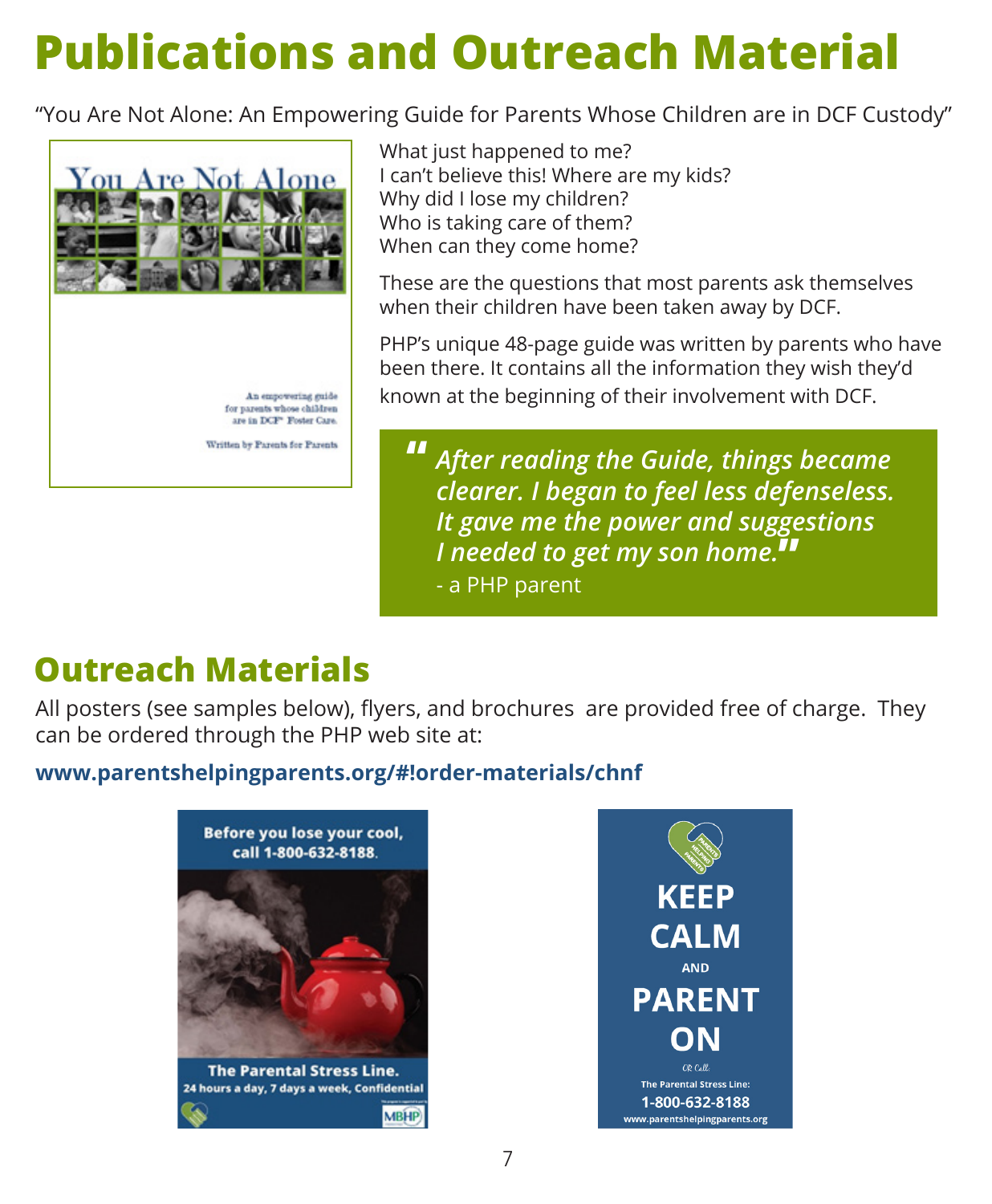### **FY14-15 Revenue and Expenses**

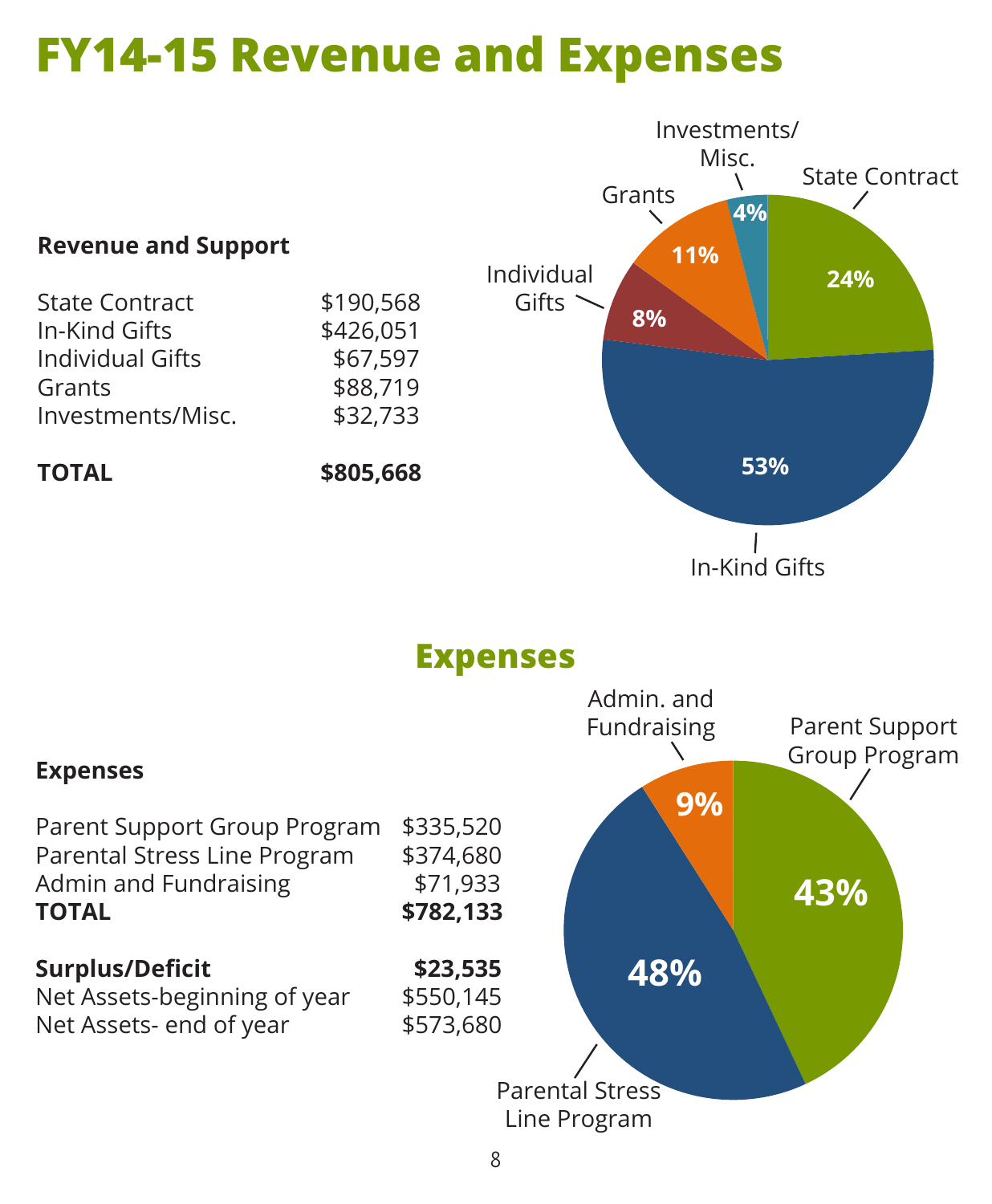## **Foundation and Corporate Supporters**

**\$25,000 and above** Cummings Foundation

**\$10,000 to \$25,000**

Mahel Horne Trust/Bank of America

**\$5,000 to \$10,000 TIX Foundation** 

The Boston Foundation Matty Eappen Foundation

**\$2,500 to \$5,000** Adelaid Breed Bayrd Foundation Fred Harris Daniels Foundation Blue Cross/Blue Shield Foundation Frederick W. Weber Charities Bushrod Campbell/Ada Hall Charity Rebecca Pomroy Foundation

**\$1,000 to \$2,500** John Donnelly Trust/Eastern Bank Phyllis W. McGillicuddy Charity Lassor and Fanny Agoos Fund

### **Government Supporters**

The Department of Children and Families provides PHP with almost \$200,000 each year. DCF is by far our largest single funding source. We couldn't do our work without them.

Funding for on-site groups is provided by the Suffolk County Sheriff's Office, Norfolk County Sheriff's Office, and Bristol County Sheriff's Office.

The Department of Public Health provides the translation service for the Parental Stress Line which allows us to communicate with any parent regardless of the language they speak.

## **Higher Education Supporters**

Wheelock College Social Work Department hosted our Annual Lecture in 2014 and assigned two students to do their field placement at PHP. Wheelock College and Parents Helping Parents are developing a long-term partnership agreement.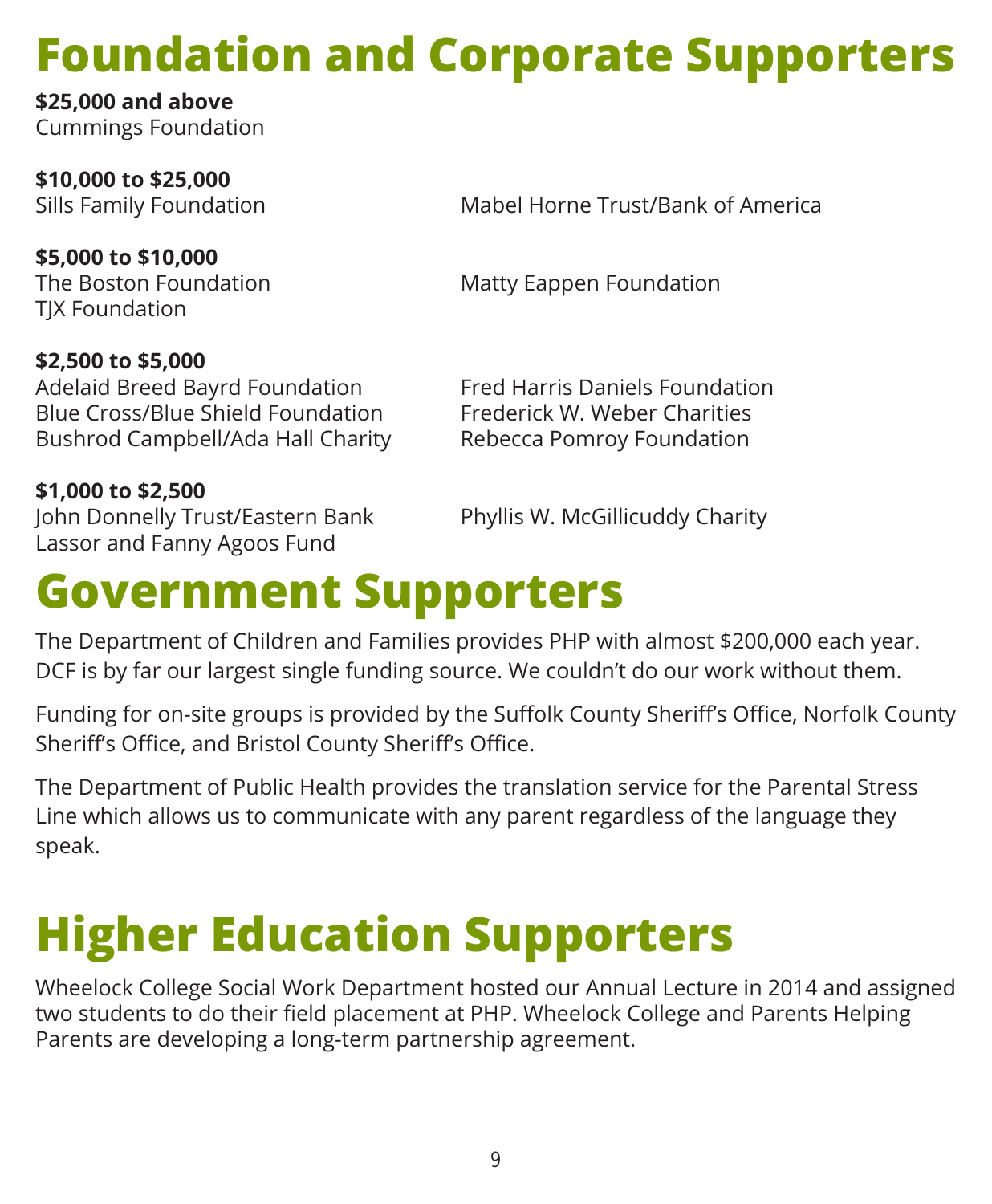### **Donors whose gifts make our work possible**

#### **\$10,000 and up** Peter Wheeler/Elizabeth Munro

#### **\$5,000 to \$10,000**

#### **\$1,000 to \$5,000**

Edith Allen Tia Andrews Gordon Bennett Randall Block Linda Glenn

#### **\$500 to \$1,000**

Bob and Shon Beury Lee Colello Nora Hall

#### **\$250 to \$500**

Anonymous Leslie Akula Jane Bernstein Michael Bosnick Christina Crowe

#### **\$100 to \$250**

Anonymous Richard and Lynne Bail Betty and Art Bardige Bella Birmarcker Amy and Marshall Brinn Katie Britton Dan and Julie Brody Laurie Brownstein Anne Burling Susan Bush Catherine and Paul Buttenwieser George Caplan Katherine Catlin Rachel Claflin Ellen Cohen Jean and Bob Conlin Howard Cooper Abby D'Angelo David Degrand

*I donate to PHP because I know from volunteering with the Parental Stress Line many years ago that the services PHP provides are invaluable to all sorts parents of all ages and backgrounds.* - Jan Kai Hayashi, donor since 2005. **" "**

Anonymous Jeannette Atkinson David and Mary Ellen Moir

Kathleen and Christopher Weld Scott and Jackie Wellman Nick and Whitely Wheeler

Mary and Charles Hatvany Jan Hayashi Bobbi Kovner Michael Kovner Sky Olander

Jean Kindleberger Piro Sassa Nancy Soulette

Ellen Crystal Jennifer Davis Margaret and William Greer Carol Izen Sondra and Norman Levenson

Chuck Dickinson John Farina Janina Fisher Friends Meeting in Cambridge Roberta Goganian Phyllis Gurdin Miriam Jencks Susan Jordan Jamie Katz Peggy Kaufman Florence Koplow Jasper Lawson Margie Lipshutz Edward and Judith Lund Hadassah Margolis and Michael Goldstein Michele Marram Peter Metz Judy Meyers and Mark Pasternack

Anne Peretz

Lucy Stroock

Suzanne Mann Ingeborg Uhlir Ken Vona Elaine Werby

Anne Miller Dale Morse and John Salvati Jenny Netzer and Ellis Seidman Carolyn and Eli Newberger Gwen Noyes and Arthur Klipfel Lise Olney Thomas Philbrick Elizabeth Pozen Bella Rosner and Saul Shapiro Debbie Singleton Daniel Slyman Michael Smaldone Jennifer Solomon Richard Tuck Henry Vaillant Roberta Weiss Ruth Zachary

104 additional donors gave between \$1 and \$99. They are listed in the Annual Report on our web site.